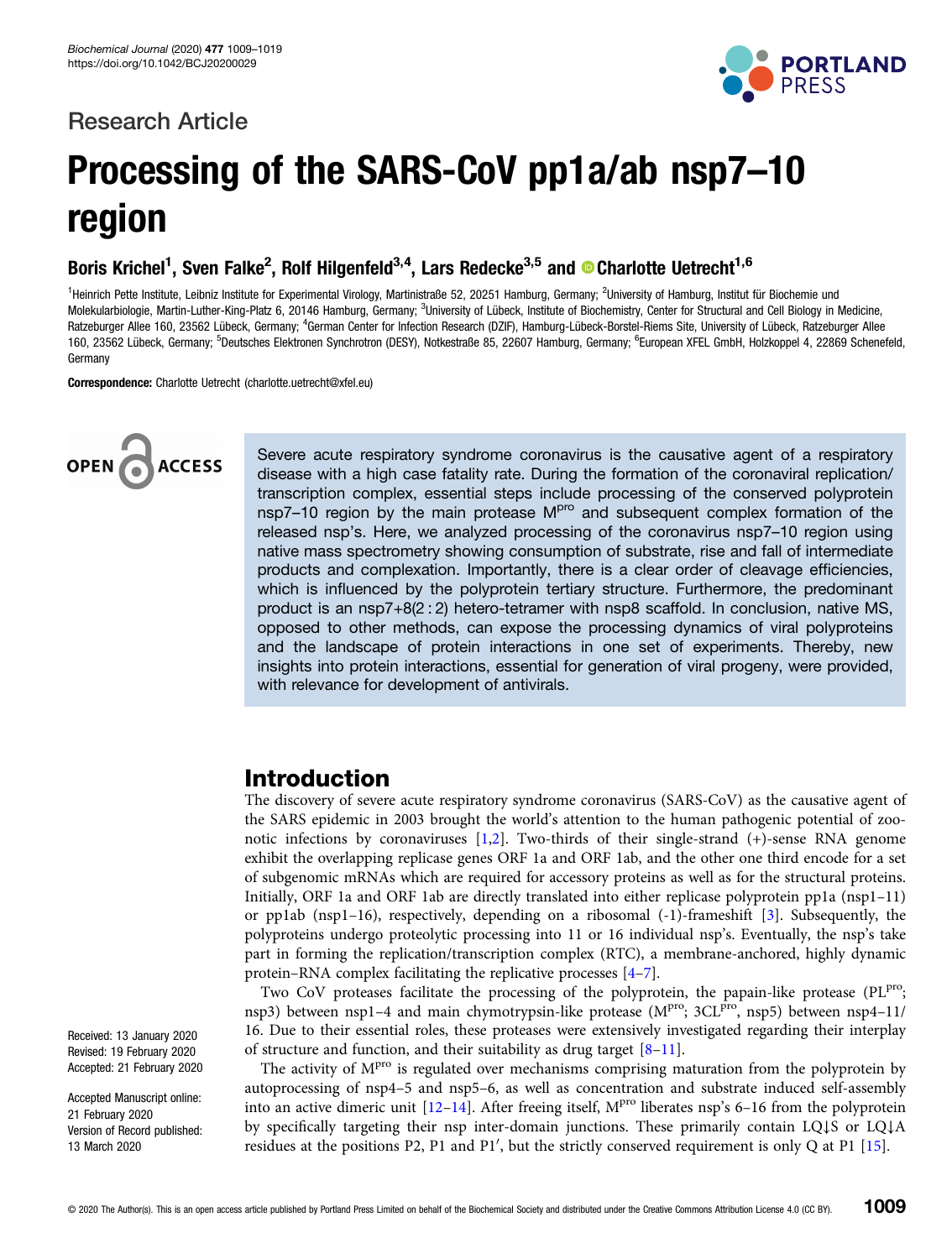

Temporal and spatial coordination of polyprotein processing is a way to regulate specific functions in the life-cycle of +ssRNA viruses [\[16,17\]](#page-9-0). The coordinated processing of pp1a is crucial for replication [[18](#page-10-0)]. This was shown in detail for the processing order of the nsp7-10 region, where domain deletions or switching as well as cleavage site mutations were lethal to the virus replication [[19](#page-10-0)]. In general, the order of processing is directly dependent on the substrate specificity of  $M<sup>pro</sup>$ , which has been tested in peptide-based biochemical assays [[20](#page-10-0)–[22](#page-10-0)]. However, peptide assays interrogate merely the substrate specificity for the isolated amino-acid sequence but disregard the polyprotein's structural layout, i.e. overall conformation or accessibility.

Upon processing of the nsp7–10 region by  $M<sup>pro</sup>$ , the four small proteins nsp7, nsp8, nsp9 and nsp10 are released [[23](#page-10-0)]. They can form functional complexes with CoV core enzymes and thereby stimulate replication. Most importantly, a complex of nsp7+8 acts as a processivity factor for nsp12, the RNA-dependent RNA-polymerase (RdRp) [[24\]](#page-10-0). Furthermore, point mutations in SARS-CoV nsp7 and nsp8 delayed virus growth or were identified as critical for virus replication [\[24\]](#page-10-0). Particularly, various oligomeric states of nsp7+8 have been reported for SARS-CoV and Feline infectious peritonitis virus (FIPV) [\[25](#page-10-0)–[29\]](#page-10-0). Therefore, the interaction of nsp7 and nsp8 appears to be conserved across the coronavirus family making these proteins interesting drug targets, which highlights the need of understanding their structural flexibility.

Detailed studies of polyprotein processing and complex formation require a method that follows these dynamic processes at a molecular level. Native mass spectrometry (MS) probes and detects protein complexes in protein mixtures, while keeping their non-covalent interactions intact through nano-electrospray ionization (nanoESI) [\[30,31\]](#page-10-0). Furthermore, collision-induced dissociation (CID) enables the stoichiometry and topology of natively sprayed protein complexes to be deciphered, by dissociating non-covalent interactions in vacuo. Thereby, it allows the landscape of protein species from a heterogeneous sample solution to be revealed and to observe dynamic processes over time. Herein, we analyzed the processing of SARS-CoV nsp7–10 and complex formation of its sequentially released nsp's. First, the substrate specificity of SARS-CoV MPro for the cleavage sites within nsp7–10 was determined in an assay with FRET-labeled peptides. Then, we explored native MS to reveal time-resolved nsp release and complex formation upon processing of a full-length SARS-CoV nsp7–10 substrate. Specifically, the analysis via CID-MS gave insights into a preferred complex of SARS-CoV nsp7+8.

# Materials and methods

#### Cloning and gene constructs

To generate inserts for expression plasmids for the CoV ORF1ab nsp7–10 region, DNA was amplified by PCR from commercially obtained cDNA (Eurofins scientific SE) and from DNA plasmids existing from earlier work [[23,27\]](#page-10-0). To create ends for directed cloning, the PCR products were digested by Eco31I (BsaI) (Thermo Fisher Scientific) and ligated into IBA pASK33+ and pASK35+, encoding for C- and N-terminal His-tag, respectively. The expression plasmid for SARS-CoV  $M<sup>pro</sup>$  with authentic ends was created as described by Xue et al. [\[32](#page-10-0)].

#### Expression and purification

Main protease SARS-CoV M<sup>pro</sup> was produced with authentic ends [\[32\]](#page-10-0). Briefly, the protein constructs had a GST-tag connected via an auto-cleavage site at the N-terminus and a His-tag connected via a PreScission protease cleavage site at the C-terminus. The protease was purified by affinity chromatography using  $Ni<sup>2+</sup>-NTA$ beads (Thermo Fisher Scientific) and dialyzed into storage buffer (50 mM HEPES, 10% glycerol pH 7.5). The His-tag was cleaved by dialysis into PreScission cleavage buffer (20 mM Tris–HCl, 150 mM NaCl, 1 mM EDTA, 1 mM DTT at pH 7.0) while incubating with PreScission protease ( protease to protein ratio 1 : 2000) (GE Healthcare) overnight. PreScission protease was removed by binding to GST-Sepharose (GE Healthcare) for 2 h. Finally,  $M<sup>pro</sup>$  was buffer exchanged with centrifugal filter devices (10 000 MWCO, Amicon, Merck Millipore) into storage buffer. Purified M<sup>pro</sup> was frozen in liquid nitrogen and stored at −80°C.

To produce proteins (Protein ID: P0C6X7) of different-length of the nsp7–10 region, BL21 Rosetta2 (Merck Millipore) were transformed, grown in culture flasks to 0.4–0.6 OD<sub>600</sub> in 1 l, then induced with 50  $\mu$ M anhydrotetracycline and continued to grow at 20°C overnight. To pellet, cultures were centrifuged (6000×g for 20 min) and cells were frozen at −20°C. To separate soluble nsp's, pelleted cells were lysed in 1 : 5 (v/v) buffer B1 (40 mM phosphate buffer, 300 mM NaCl) with one freeze–thaw cycle, sonicated (micro tip, 70% power, 6 times on 10 s, off 60 s; Branson digital sonifier SFX 150) and then centrifuged (20 000×g for 45 min). The proteins were isolated with Ni<sup>2+</sup>-NTA beads (Thermo Fisher Scientific) in gravity flow columns (Bio-Rad). First, the beads were equilibrated with 20 column volumes (CV) B1 + 20 mM imidazole, then bound to nsp's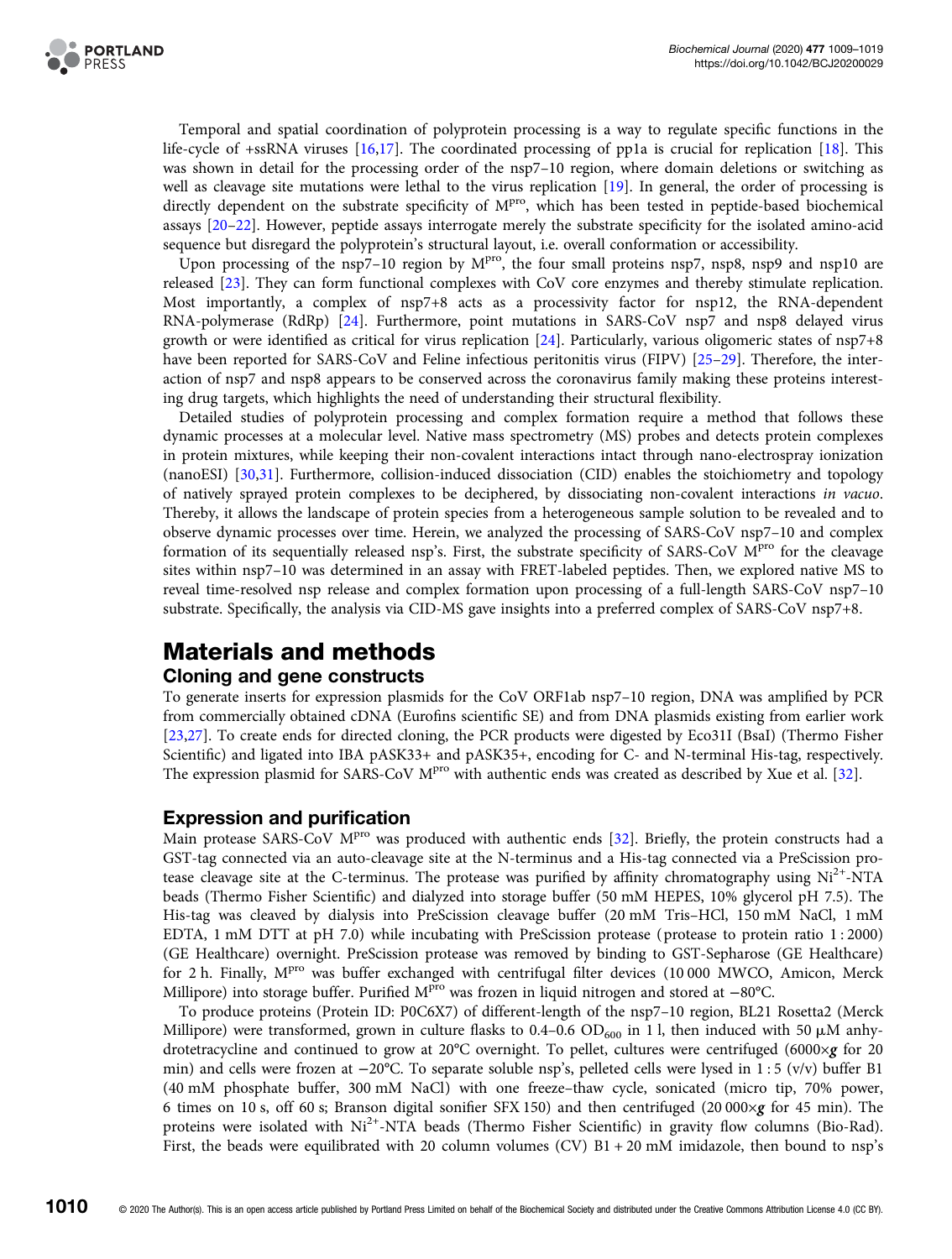

by incubation with crude extract for 60 min and finally to remove unspecifically bound proteins washed with 20 CV B1 + 20 mM imidazole followed by 10 CV of B1 + 50 mM imidazole. To elute the nsp's, eight fractions of 0.5 CV B1 + 300 mM imidazole were collected. Immediately after elution, the fractions were supplemented with 4 mM DTT. For quality analysis, SDS–PAGE was performed.

#### FRET peptide assays

For SARS-CoV M<sup>pro</sup> activity assays, Förster resonance energy transfer (FRET) peptide substrates (FPS) were commercially purchased (Eurogentec), designed as SARS-CoV cleavage site analogs of twelve amino-acid residues (P6-P6') with a FRET pair labeling, namely the fluorophore (F) HiLyte488 at the N-terminus and the Quencher (Q) QXL520 at the C-terminus (Supplementary Tables S1 and S2).

Initially, the freeze-dried FPS were dissolved in DMSO to 2 mM and stored at −20°C, protected from light. For sample preparation, the peptides were serially diluted in 50 mM HEPES, 10% (v/v) glycerol, 1 mM DTT, pH 7.5 and final concentrations were adjusted by measuring  $A_{280}$  from five independent droplets, using  $\varepsilon$  = 73 000 mol−<sup>1</sup> cm−<sup>1</sup> , the absorption coefficient of the HiLyte488 fluorophore as given by the manufacturer.

Assays were carried out using a 96-well plate reader (Infinite200, Tecan) with the following parameters: excitation wavelength 485 nm (bandwidth 9 nm), emission wavelength 535 nm (bandwidth 20 nm), gain 80, 10 flashes and 40 µs integration time. Furthermore, flat bottom black polystyrol 96-well plates (Greiner) were used for fluorescence applications.

Fluorescence coefficients  $k_{sx}$  and inner filter effect of the peptides were determined for each substrate according to previous protocols [\[33\]](#page-10-0) (Supplementary Figure S1). The kinetic parameters were determined as suggested by Grum-Tokars et al. [[34\]](#page-10-0). Briefly, 20  $\mu$ l SARS-CoV M<sup>pro</sup> (final conc.  $c_{\text{Mpro}}$  of 0.5  $\mu$ M) was mixed with 80  $\mu$ l FPS of six different concentrations (final conc.  $c_{X,S}$  of 2  $\mu$ M, 1  $\mu$ M, 0.5  $\mu$ M, 0.25  $\mu$ M, 0.125  $\mu$ M and 0  $\mu$ M) and fluorescence (AFU) was monitored every 30 s for 5 min. To calculate kinetic parameters, triplicate measurements were performed.

The fluorescence coefficients  $k_{sx}$  were used to convert the initial increase in AFU into the initial reaction rate, which was then normalized by  $c_{Mpc0}$  to rate/[Enzyme]. For comparing substrate specificities, the rates/ [Enzyme] were plotted against the substrate concentrations  $c_{X,S}$  resulting in process curves. The slopes of the process curves correspond to the apparent  $k_{\text{cat}}/K_{\text{M}}$ .

The influence of salt conditions on enzyme activity was determined by incubating 20  $\mu$ l M<sup>pro</sup> (final concentration 0.1  $\mu$ M) with 80  $\mu$ M FRET peptide substrate FPS4-5 (final concentration 1  $\mu$ M) in varying NH<sub>4</sub>OAc (10% Glycerol, pH 7.5 and 50 mM, 165 mM, 280 mM, 395 mM, 510 mM, 625 mM, 740 mM, 855 mM, 970 mM, 1085 mM and 1200 mM) and NaCl (50 mM HEPES, 10% Glycerol, pH 7.5 and 0 mM, 120 mM, 240 mM, 360 mM, 480 mM, 600 mM, 720 mM, 840 mM, 960 mM, 1080 mM and 1200 mM). The fluorescence was followed every 60 s by monitoring AFU and initial slopes (AFU/s) were converted by the fluorescence coefficient  $k_{sx}$  into the initial rate (Supplementary Figure S2).

#### SDS–PAGE

SDS–PAGE was performed with a 4%–12% gradient acrylamide Bis-tris gel with XT MES running buffer. For in vitro processing, 3.2 μM SARS-CoV M<sup>pro</sup> was incubated with 13 μM SARS-CoV nsp7–9-His (ratio ~1 : 4) at 4°C in 20 mM phosphate buffer, 150 mM NaCl, 1 mM DTT at pH 8.0.

#### Native MS

To prepare samples for native MS measurements, they were buffer-exchanged into nanoESI-compatible solution. Protease  $M<sup>pro</sup>$  was buffer-exchanged into 250–500 mM NH<sub>4</sub>OAc, 1 mM pH 8.0 by two cycles of centrifugal gel filtration (Biospin mini columns, 6000 MWCO, Bio-Rad). The nsp's were buffer-exchanged into 250–500 mM NH4OAc, 1 mM DTT, pH 8.0 by five rounds of dilution and concentration in centrifugal filter units (Amicon, 10 000 MWCO, Merck Millipore).

NanoESI capillaries were pulled in-house from borosilicate capillaries (1.2 mm outer diameter, 0.68 mm inner diameter, with filament, World Precision Instruments) with a micropipette puller (P-1000, Sutter Instruments) using a squared box filament  $(2.5 \times 2.5 \text{ mm})$ , Sutter Instruments) in a two-step program. Subsequently, capillaries were gold-coated using a sputter coater (Q150R, Quorum Technologies) with 40 mA, 200 s, tooling factor 2.3 and end bleed vacuum of  $8 \times 10^{-2}$  mbar argon.

Native MS was performed at a nanoESI quadrupole time-of-flight (Q-TOF) instrument (Q-TOF2, Micromass/Waters, MS Vision) modified for higher masses [\[35\]](#page-10-0). Samples were ionized in positive ion mode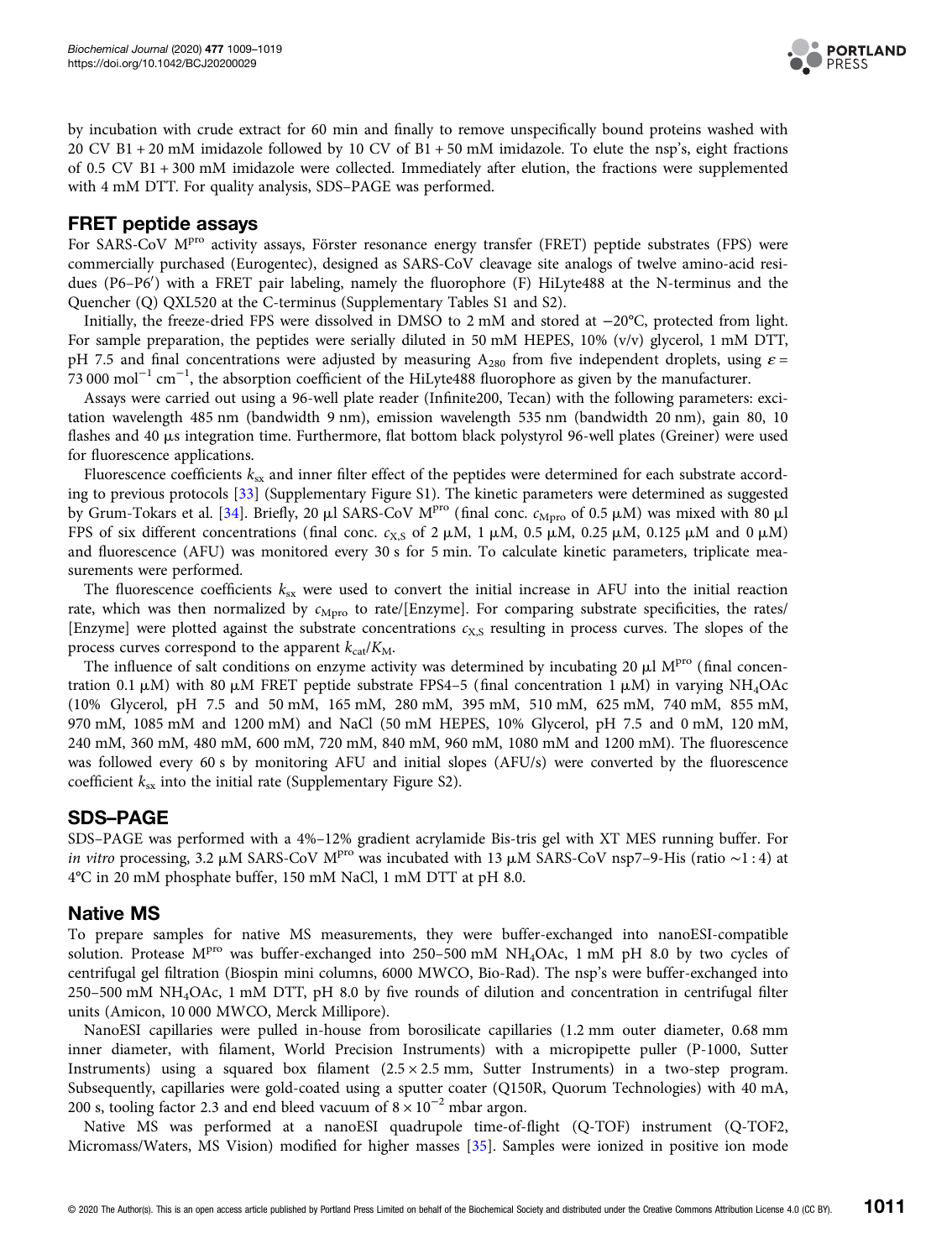

with voltages applied at the capillary of 1300–1500 V and at the cone of 130–135 V. The pressure in the source region was kept at 10 mbar throughout all native MS experiments. For the purpose of desolvation and dissociation, the pressure in the collision cell was adjusted to 1.3–1.5×10−<sup>2</sup> mbar argon. Native mass spectra were obtained at an accelerating voltage of 10–30 V while for CID-MS/MS these voltages were increased to 30– 200 V. In ESI-MS overview spectra for nsp's, the quadrupole profile was 1–10 000 m/z. In tandem MS, for precursor selection, LMres and HMres were adjusted at 10–30 V collisional voltage until a single peak was recorded, and then dissociation was induced.

To calibrate raw data, CsI (25 mg/ml) spectra were acquired and calibration was carried out with MassLynx (Waters) software. Data were analyzed using MassLynx (Waters) and Massign (by Morgner [\[36\]](#page-10-0)). All determined masses are provided (Supplementary Table S3).

To start the processing reactions, nsp's and  $M<sup>pro</sup>$  were mixed. Three independent reactions were started in parallel and incubated at  $4^{\circ}$ C. To acquire mass spectra at defined time-points, sample aliquots of 1-3  $\mu$ l were taken by means of a microliter syringe (5 µl, Hamilton) with flexible fused silica tubing (Optronics) and loaded into in-house fabricated nanoESI capillaries, which were mounted on the nanoESI source, all within 2 min. Then, raw spectra were acquired in the first 300 scans (1 scan/s).

To analyze the data, the raw spectra were smoothed  $(2 \times 5)$  in Masslynx 4.1 (Waters) and then nsp's were assigned to peak series. For each assigned mass species, signal responses (SRs), using the combined relative intensities of peaks, were summarized and normalized. This was done independently for each spectrum. Finally, the average and standard deviation for SR and time-points were calculated from three independent spectra. Poorly resolved spectra were not included in the data analysis.

To determine mass fractions (MFs), the SRs of assigned peaks for monomers and monomers in complexes were combined (Supplementary Table S4).

## Results

#### Specific substrate efficiencies from FRET peptide assay

Initially, the substrate specificity of SARS-CoV MPro for cleavage of the nsp7-10 inter-domain junctions was studied by means of FPS's. The substrates FPS7–8, FPS8–9 and FPS9–10 represented the cleavage sites nsp7–8, nsp8–9 and nsp9–10, respectively. Additionally, FPS4–5 served as a positive control analogous to the highly efficient N-terminal auto-cleavage site nsp4-5 of SARS-CoV MP<sup>ro</sup> (nsp5). The FPS's encompassed 12 amino-acid residues spanning positions P6 to P6' around the cleavage site and were labeled with a fluorophore and a quencher at their N- and C-terminus, respectively (Supplementary Table S1). Substrate specificities were determined by monitoring the increasing fluorescence upon  $M<sup>pro</sup>$  cleavage of the FPS's ([Figure 1,](#page-4-0) Supplementary Figure S1 and Table S2). As expected, the assay showed FPS4–5 to be most efficiently cleaved amongst the FPS's tested here, with an apparent efficiency ( $k_{cat}/K_M$ ) of 0.105 ± 0.005  $\mu$ M<sup>-1</sup> min<sup>-1</sup>. Compared with FPS4–5 (100%), substrates FPS7–8 (17.1%) and FPS9–10 (51.8%) were less efficiently cleaved while FPS8– 9 (0.1%) was almost non-cleavable. The absolute and relative substrate efficiencies determined here agree with the results of similar experiments [\[20,34](#page-10-0)]. Considering that short peptides represent merely the primary structure of the cleavage site, more native-like substrates were prepared and tested to verify results obtained with these FPS's.

#### Processing of nsp7–10

Next, we studied the substrate specificity of SARS-M<sup>pro</sup> for folded proteins, which exhibit the structural environment of the cleavage sites beyond the amino-acid sequence. Therefore, full-length SARS-CoV His-nsp7–10 was recombinantly produced in *Escherichia coli* and purified. This protein construct had a non-cleavable N-terminal His-tag to reduce the number of cleavage product species and thereby simplified interpretation of the mass spectra.

To monitor the processing dynamics, SARS-CoV His-nsp7-10 was cleaved by SARS-CoV MPTO in a test tube and samples were subjected to native MS. Cleavage was performed in a nanoESI compatible ammonium acetate (NH4OAc) solution at pH 8.0, which proved equally suitable to maintain protease activity compared with buffers with NaCl (Supplementary Figure S2). Processing products were observed as peaks in the mass spectra and assigned to protein mass species [\(Figure 2,](#page-4-0) Supplementary Table S3). When acquiring mass spectra at different times during processing, signals of three protein categories dominated successively, in the beginning, fulllength nsp7–10 substrate and M<sup>pro</sup> (∼1 h); subsequently, intermediate products (∼6 h), representing partially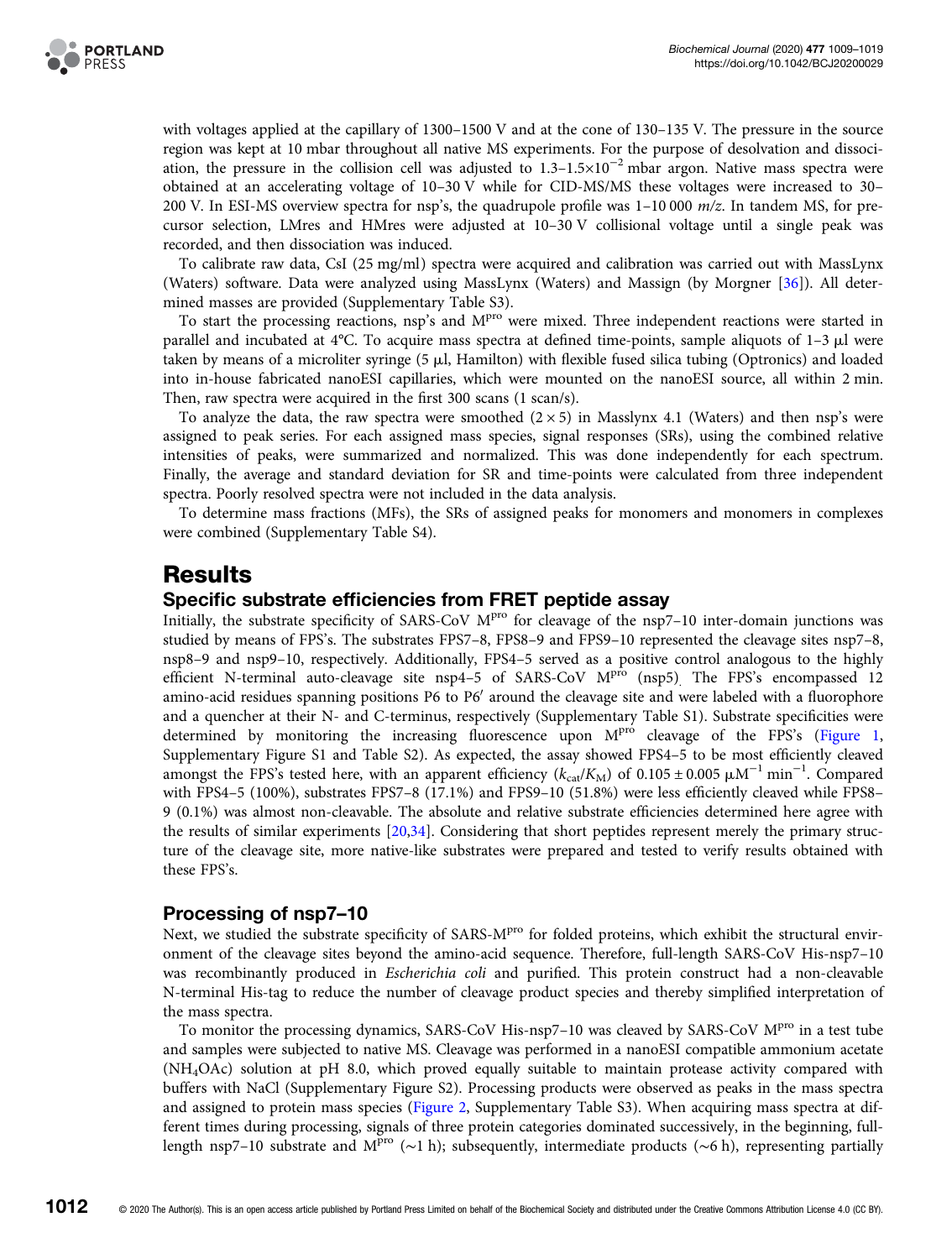

<span id="page-4-0"></span>

#### Figure 1. M<sup>pro</sup> assay with FRET peptide substrates.

Process curves of M<sup>pro</sup> (0.5  $\mu$ M) with different concentrations of FRET peptide substrates (FPS) in 50 mM HEPES, 10% Glycerol at pH 7.5. The slopes correspond to the apparent  $k_{\text{cat}}/K_M$  as given in the legend. Standard deviations given in Supplementary Table S2.



#### Figure 2. SARS-CoV nsp7–10 processing in native MS.

Peak assignment in native MS after 6 h. Mass species, charge states and their  $m/z$  are labeled. For processing, 1.25  $\mu$ M SARS-CoV M<sup>pro</sup> and 12.5 μM SARS-CoV His-nsp7–10 (~1 : 10 ratio) were incubated at 4°C in 250 mM NH<sub>4</sub>OAc, 1 mM DTT at pH 8.0. The components were mixed and after a defined incubation time, samples were injected into an electrospray capillary and mass spectra were acquired.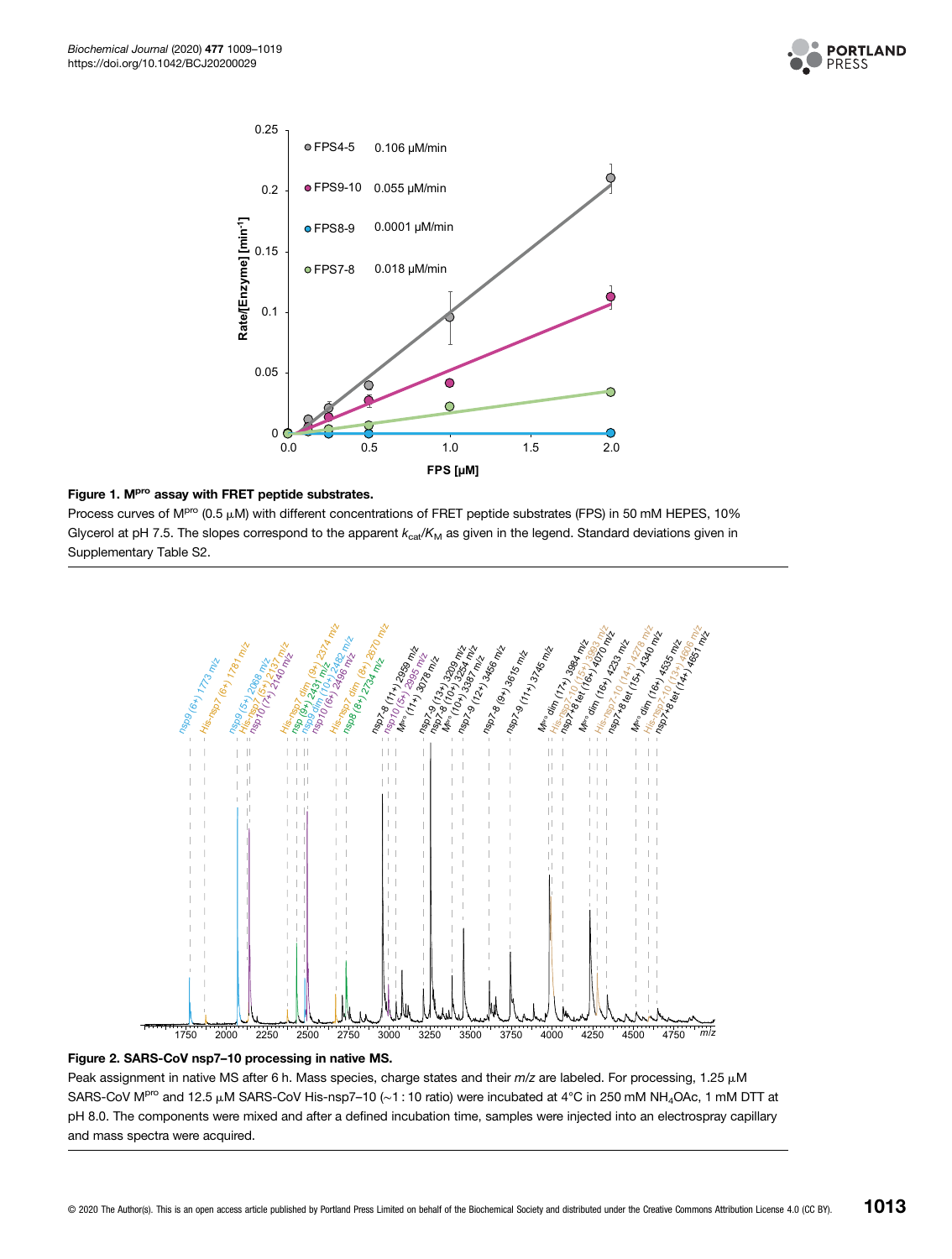

cleaved substrate; and in the end mature products encompassing nsp monomers and protein complexes (∼20 h) (Supplementary Figure S3). Covalent and non-covalent products were distinguished via CID-MS/MS.

The order of reactions became evident from monitoring peak intensities over time. The relative signal inten-sity of M<sup>pro</sup> remained stable while nsp7-10 decreased [\(Figure 3A](#page-6-0)), indicating that M<sup>pro</sup> depleted nsp7-10. After 20 h, no signal of nsp7–10 was detected anymore and therefore, cleavage was considered complete.

To obtain the sequence of nsp release, the ratio of the mature nsp monomers was followed over time. However, some non-covalent interactions of the nsp's introduced a bias to the relative peak intensities among monomers (Supplementary Figure S4). To correct for this bias, signal intensities were converted into MFs, which include the relative signal of each released subunit over time (Supplementary Table S4). Thereby, MFs demonstrated a processing order of the nsp9–10 site first, the nsp8–9 site second, and the nsp7–8 site third ([Figure 3B](#page-6-0)). MFs were similar at the end-point of processing (∼20 h) showing that the individual nsp's were all cleaved off nsp7–10 (Supplementary Figure S4).

To determine the relative cleavage efficiencies in the full-length substrate, we used the relative MFs between nsp10, nsp9, nsp8 and nsp7 after 3.3 h (100%, 66%, 36% and 36%, respectively). These values suggest decreasing cleavage efficiency from the C- to the N-terminus of SARS nsp7–10. Consistently, the cleavage pattern of the intermediate products revealed that nsp7–10 is predominantly cleaved to nsp7–9 and only then to nsp7–8 ([Figure 3C\)](#page-6-0). The time-course of processing of the SARS-CoV full-length substrate as determined here via native MS corresponded well with results from SDS–PAGE using the shorter SARS-CoV His-nsp7–9 substrate ([Figure 3C](#page-6-0), Supplementary Figure S5). Additionally, shorter substrates were also analyzed in native MS, fully in line with the results obtained for SARS-CoV nsp7–10 (Supplementary Figure S6).

The results from FRET peptide assay and full-length protein cleavage are in conflict regarding the suggested cleavage order. This is particularly interesting for nsp8–9, because of its Coronaviridae-wide conserved NNE motif at P1'-P3'. Previously, it was suggested that this motif could confer poor substrate properties to the nsp8–9 cleavage site, which would result in a considerable influence on processing order and RTC assembly [[22](#page-10-0)]. In fact, two observations made by other researchers provide an indication for a peptide-specific effect: Fan et al. analyzed the secondary structure of nsp peptides and observed that nsp8–9, comprising the NNE motif and closely resembling the FPS8–9 tested here, had a higher propensity for  $\alpha$ -helices than other nsp peptides [[37,38\]](#page-10-0). Moreover, Chuck et al. [\[39\]](#page-10-0) reported that β-strands in substrates promote binding to  $M<sup>pro</sup>$ . The results shown in our work indicate that the structural layout of the cleavage site is different when comparing peptide to the full-length protein, which plays a role in endowing the nsp8–9 cleavage site with decent cleavability. Since the full-length protein possesses the structural environment of the cleavage sites, we consider results with this substrate more relevant for studying the processing pattern of the CoV polyprotein.

#### Protein complex formation upon processing of nsp7–10

In parallel, we applied CID-MS/MS to identify non-covalent interactions. Thereby, covalent processing intermediates were distinguished from newly formed complexes. For instance, nsp7–8 intermediate and nsp7+8(1 : 1) dimer overlap in mass spectra (Supplementary Figure S7). Most importantly, we identified an nsp7+8 (2 : 2) complex, undescribed before, which is subject to detailed analysis later on. Here, this complex' intensity in native MS remained low, most likely due to interference by the non-cleavable His-tag N-terminal of nsp7. Furthermore, homo-dimers of nsp7 and nsp9 were found (Supplementary Figure S8). The MFs of nsp9 monomers and dimers (AVG  $\pm$  SD, N = 3; 75  $\pm$  11% and 25  $\pm$  2%, respectively) were determined, based on the intensity ratio of the assigned peaks. Although the X-ray structure of nsp9 was reported as a dimer, its low abundance found here is consistent with a low dimer affinity in solution [[40](#page-10-0)]. So far, nsp7's ability of dimerization in the absence of other proteins has already been noted, but no function has been suggested [\[27](#page-10-0)] and therefore, more detailed information remains elusive. Many interactions between components of nsp7–10 have been reported in the past, however, nsp interactions other than those reported above were completely absent, despite the high sensitivity of native MS.

#### Complex formation of nsp7+8

Finally, the complex of nsp7+8 was investigated in detail. To promote interactions of nsp's with authentic amino-acid sequence, we engineered a SARS-CoV nsp7–9-His containing a cleavable His-tag at the C-terminus. Upon processing of this substrate by  $M<sup>pro</sup>$ , we tested the landscape of mass species via native MS. Peak envelopes were detected for the monomeric products nsp7, nsp8 and nsp9 as well as for M<sup>pro</sup> monomer and dimer. While nsp9 did not interact with any of the other subunits even after cleavage of the tag, nsp7+8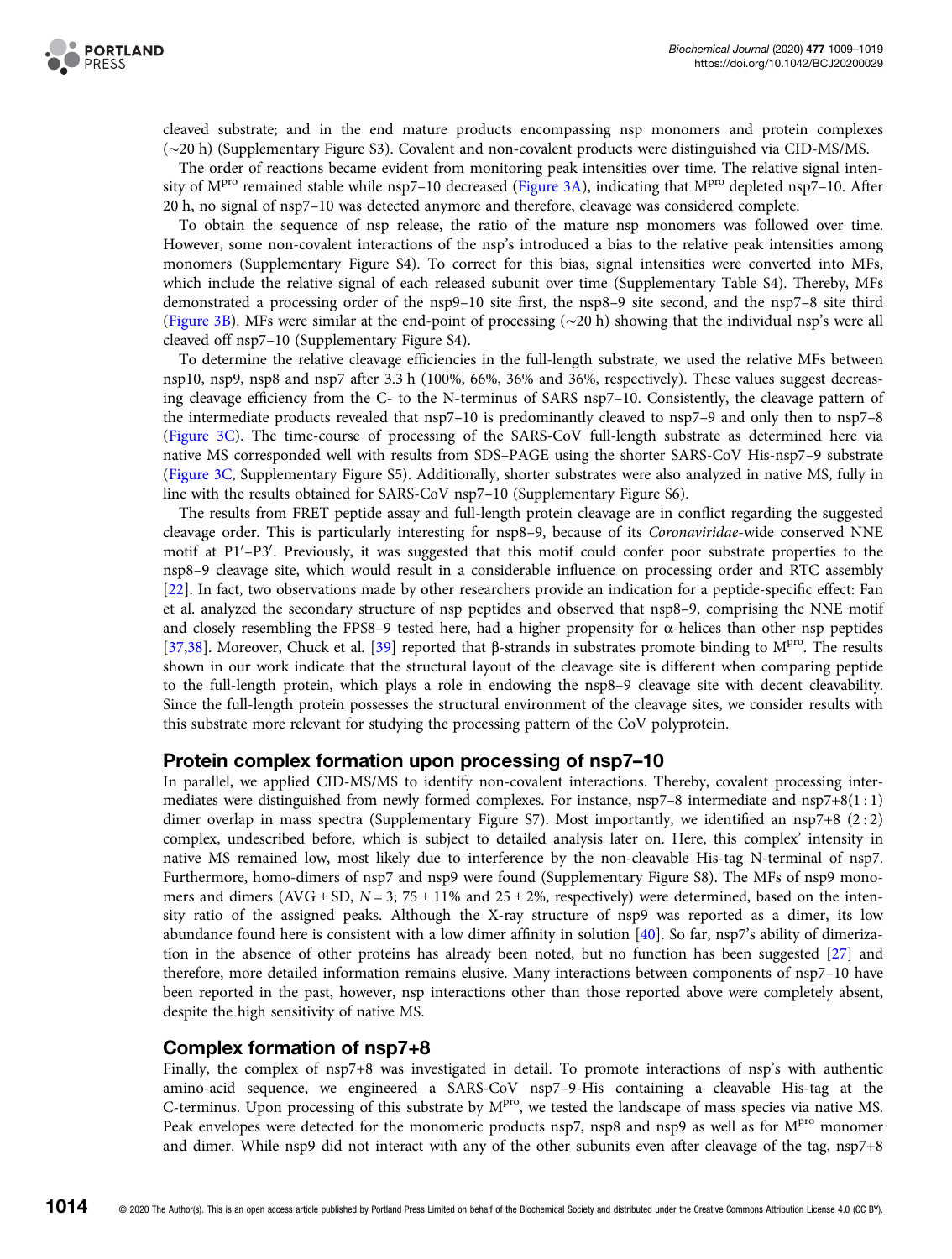

<span id="page-6-0"></span>

#### Figure 3. SARS-CoV nsp7–10 processing monitored by native MS: signal over time of protease, substrate and products.

SARS-CoV nsp7–10 processing monitored by native MS: signal over time of protease, substrate and products. (A) Substrate and enzyme. (B) Mass fractions over time show the order of nsp release. (C) Intermediate products. Error bars depict standard deviation (N = 3). Time points (AVG ± SD, N = 3):  $0.25 \pm 0.1$  h,  $1.2 \pm 0.1$  h,  $3.3 \pm 0.2$  h,  $5.3 \pm 0.3$  h,  $6.4 \pm 0.3$  h and  $20 \pm 0.5$  h. (D) Schematic illustration of cleavage order and efficiency.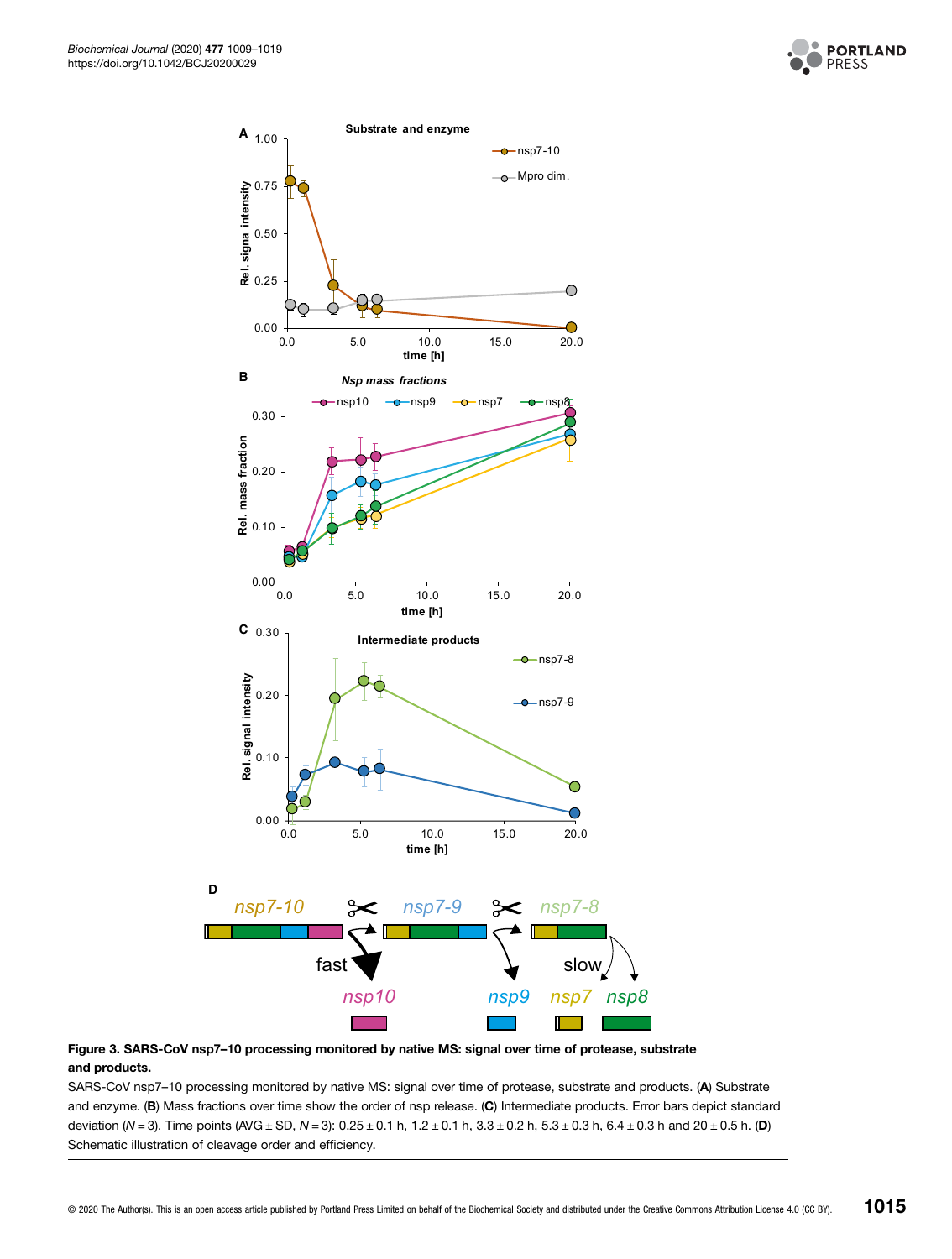<span id="page-7-0"></span>



Figure 4. SARS-CoV nsp7+8 forms a hetero-tetramer.

Upon cleavage of nsp7-9-His, a putative nsp7+8 (2 : 2) tetramer (red) emerged. Other assigned peaks correspond to M<sup>pro</sup> (asterisk), nsp7 (yellow), nsp8 (green) and nsp9 (blue). For cleaving the precursor, 2 μM SARS-CoV M<sup>pro</sup> was incubated with 14 μM SARS-CoV nsp7–9-His (ratio ~1 : 7) at 4°C in 300 mM NH4OAc, 1 mM DTT at pH 8.0 overnight.



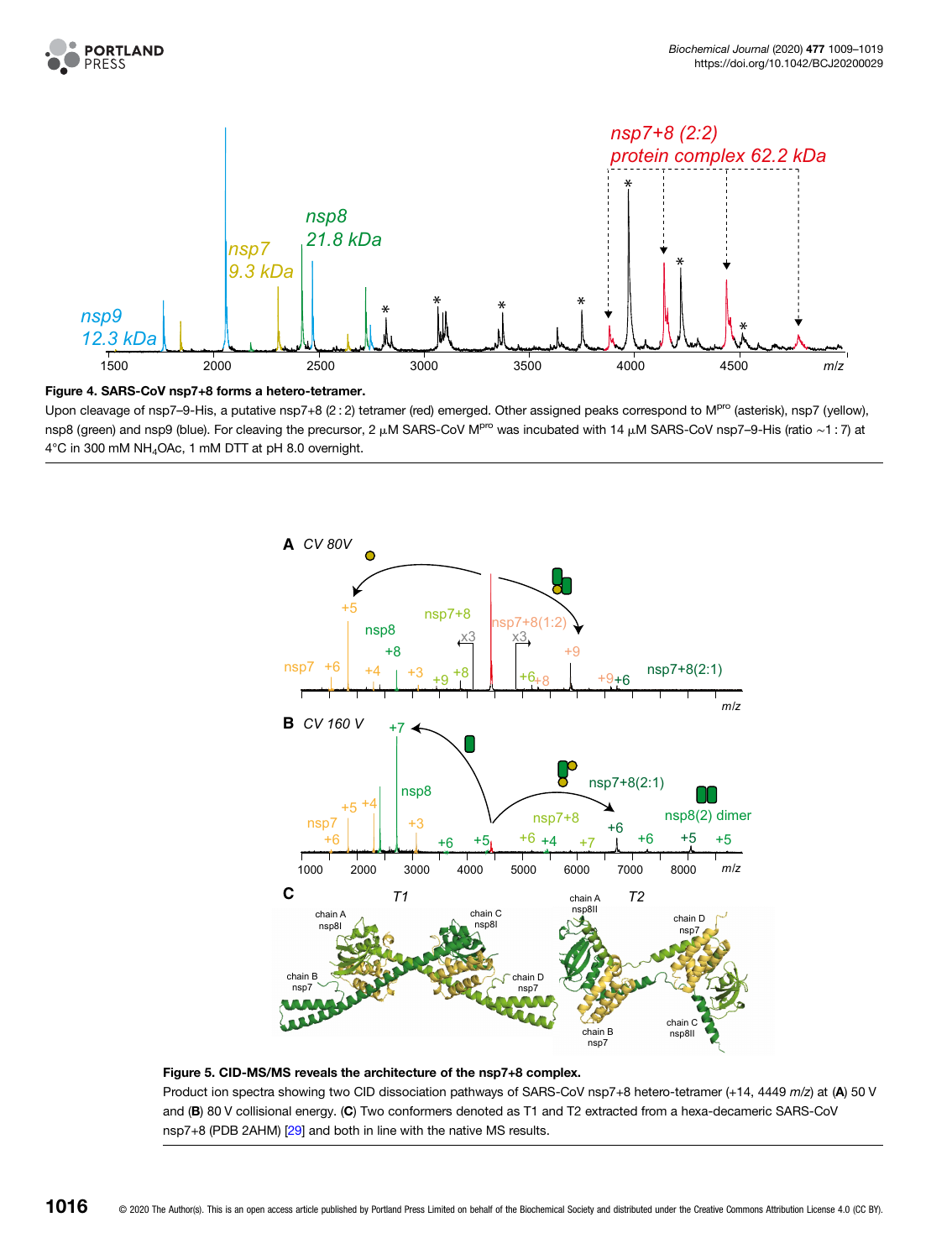

formed a hetero-tetramer of nsp7+8(2 : 2) (62.2 kDa) [\(Figure 4](#page-7-0)). This stoichiometry was predicted based on the molecular weights of the subunits  $(2\times9.3 \text{ kDa} + 2\times21.8 \text{ kDa} = 62.2 \text{ kDa})$ . However, for further evidence, molecular ions of three different charge states of the putative nsp7+8 hetero-tetramer (4449  $m/z$ , +14; 4153  $m/z$ , +15; 2893 m/z, +16) ([Figure 5A\)](#page-7-0) were selected as precursor and subjected to CID-MS/MS. To successively induce subunit dissociation, we increased the collision voltage (CV) stepwise. Thereby, the overall dissociation pattern was exposed [\(Figure 5A](#page-7-0) and Supplementary Figure S9), which confirmed the hetero-tetrameric  $(2:2)$  complex stoichiometry.

Two alternative dissociation pathways revealed the arrangement of subunits within the complex [\(Figure 5B\)](#page-7-0). The hetero-tetramer dissociated at lower activation energy into nsp7 and nsp7+8(1 : 2), and alternatively, at elevated collisional energy into nsp8 and nsp7+8(2 : 1). Additionally, the product ions  $nsp7+8(1:1)$  and  $nsp8(2)$  provided evidence that their subunits interacted in the complex. The alternative dissociation routes may have resulted from analogous energy absorption paths, either due to similar binding contribution of nsp7 and nsp8 in the complex or due to different gas-phase conformers.

### **Discussion**

Here, we analyzed the processing of the SARS-CoV polyprotein region nsp7-10 in vitro. The mechanistic system of processing resembles a limited proteolysis of a folded protein, and we used native MS to monitor the covalent and non-covalent products. Thereby, we gained insights into the coordinated release of nsp monomers, intermediate products and the formation of complexes. A relatively long-lived nsp7–8 product and a short-lived nsp8–9 intermediate product were observed, which were not expected based on protease activities measured on isolated peptide substrates. Therefore, we conclude that the processing of nsp7–10 is not only coordinated by the amino-acid sequence itself but also the structural environment of the nsp inter-domain junctions. This, in turn, may lead to different processing intermediates than expected based on results from protease assays at isolated peptides. To collect evidence of such intermediates in vivo appears challenging by more traditional techniques. To reveal their relevance in the viral life-cycle, novel MS techniques may be advantageous, e.g. single-cell proteomics and in vivo cross-linking MS [[41,42\]](#page-10-0).

The major identified protein complex was a hetero-tetramer of nsp7+8 (2 : 2). Although, molecular structures of SARS-CoV nsp7+8 have been reported as dimer (1 : 1) containing N-terminally chopped nsp8 and as a hexadecamer (8 : 8) [\[26,29\]](#page-10-0) up to date, a hetero-tetrameric interaction has not been shown. In terms of stoichiometry and subunit connectivity, only nsp7+8(2 : 2) subcomplexes of the hexa-decamer resemble our results [\[29\]](#page-10-0). Specifically, in two conformers, T1 and T2 ([Figure 5C\)](#page-7-0), nsp8 builds a scaffold with head-to-tail interaction and nsp7 subunits sandwich the scaffold without self-interaction. All interfaces are mainly hydrophobic. However, three polar bonds within or in the proximity of the nsp8 shaft domain facilitate binding to nsp7. Polar bonds more readily persist in the gas phase than hydrophobic interactions, which explains higher gas-phase stability for nsp7+8(1 : 1) over nsp8(2). The total buried surface areas of T1 and T2 are virtually equal (Supplementary Table S5). Nevertheless, the nsp8(2) dimer scaffold in T2 is compact because a loop within the N-terminal α-helix allows bending and interacting with the other nsp8, whereas in T1 the α-helix extends to interact with another tetramer in the crystal lattice. Hence, T2 represents a more likely structure of nsp7+8(2 : 2) in solution.

Finding a link between the plasticity of nsp7+8 and its defined functions, particularly in the context of the CoV-RTC, remains to be addressed. This understanding was furthered by the identification of the SARS-CoV RdRp complex as  $nsp(7+8)+8+12$  ((1:1):1:1) [[28](#page-10-0)]. However, in this complex, the stoichiometry of  $nsp7+8$  is not consistent with the quaternary structures that have been previously reported or ours presented here [\[27,29\]](#page-10-0). Nevertheless, the quaternary structure of the nsp7+8 complex in the absence of other RTC subunits could be different and may be an important intermediate for either stability, functionality or subsequent interactions in solution.

In summary, we performed a comprehensive analysis of specific processing and complex formation of a folded viral polyprotein with native MS. While it remains a challenge to perform quantitative MS from heterogeneous protein mixtures, the usage of MFs disentangled the mass species and allowed following the processing dynamics. Intriguingly, our results suggest that the processing pattern of SARS-CoV nsp7–10 could have evolved to tailor a remaining nsp7–8 intermediate product. This intermediate product may have an independent enzymatic function [\[27\]](#page-10-0) but finally serves as an efficient precursor for nsp7+8(2 : 2) hetero-tetramer formation, as stimulant of the CoV RdRp [\[24\]](#page-10-0). Extending our approach to processing of different CoV species and longer polyproteins will increase understanding of the formation of the functional CoV-RTC.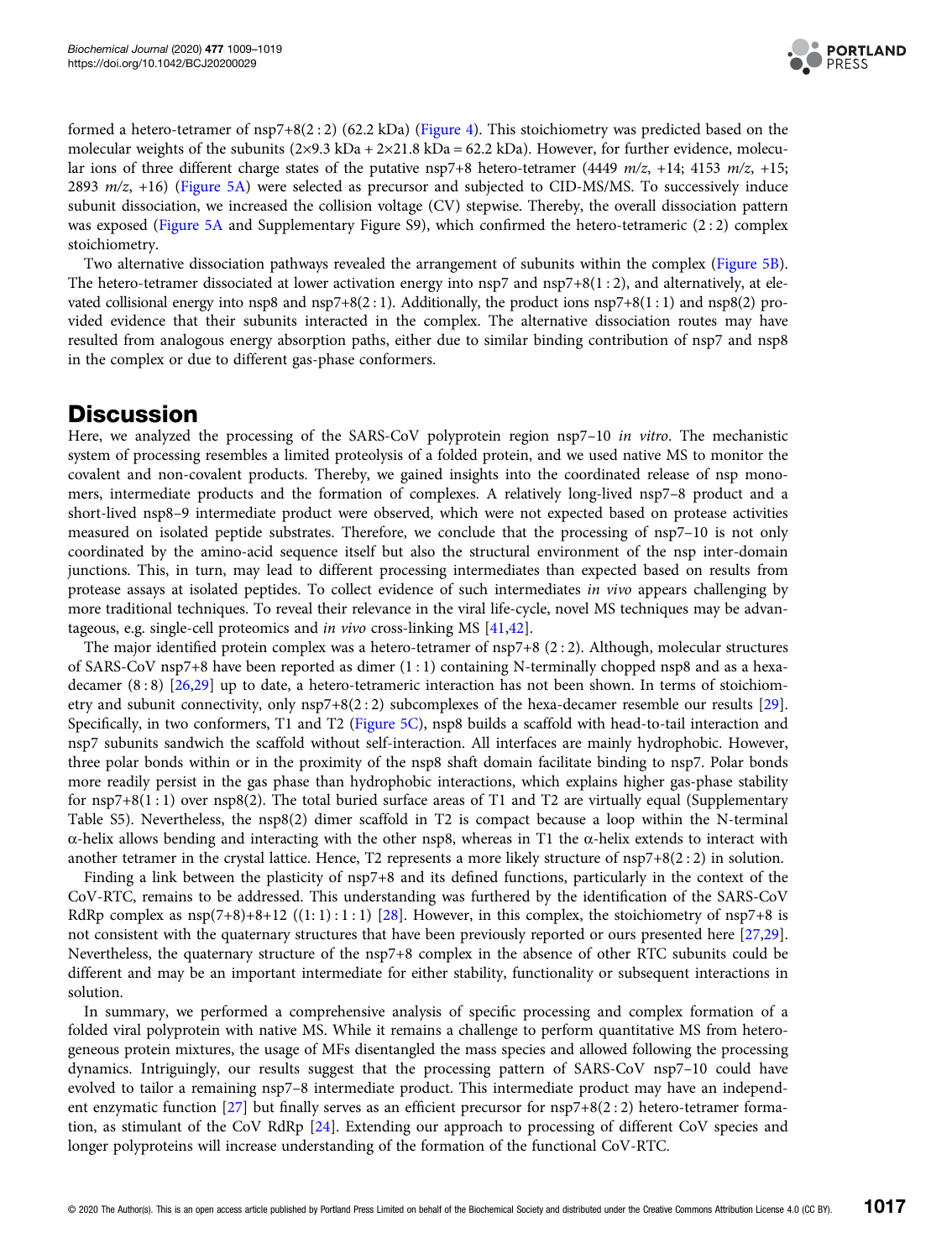<span id="page-9-0"></span>

#### Competing Interests

The authors declare that there are no competing interests associated with the manuscript.

#### Funding

The Heinrich Pette Institute, Leibniz Institute for Experimental Virology is supported by the Free and Hanseatic City of Hamburg and the Federal Ministry of Health. C.U. and B.K. are supported by EU Horizon 2020 ERC StG-2017 759661. C.U. and B.K. also received funding through the Leibniz Association SAW-2014-HPI-4 grant. S.F. and L.R. thank the German Federal Ministry for Education and Research (BMBF) for funding [grant numbers 01KX0806, 01KX0807 and 05K18FLA]. R.H. acknowledges funding from the SILVER project of the European Commission (contract HEALTH-F3-2010-260644).

#### Author Contributions

Conceptualization and methodology B.K. and C.U.; Cloning constructs S.F.; providing research materials R.H.; investigation B.K., discussion of results B.K., C.U, S.F. and L.R.; formal analysis, visualization and original draft B.K. and C.U.; writing — review and editing B.K., C.U., S.F., L.R. and R.H.

#### Abbreviations

CID, collision-induced dissociation; CV, collision voltage; FPS, FRET peptide substrates; FRET, Förster resonance energy transfer; MFs, mass fractions; MS, mass spectrometry; nanoESI, nano-electrospray ionization; RdRp, RNA-dependent RNA-polymerase; RTC, replication/transcription complex; SARS-CoV, severe acute respiratory syndrome coronavirus; SRs, signal responses.

#### References

- 1 Drosten, C., Günther, S., Preiser, W., van der Werf, S., Brodt, H.R., Becker, S. et al. (2003) Identification of a novel coronavirus in patients with severe acute respiratory syndrome. N. Engl. J. Med. 348, 1967–1976 <https://doi.org/10.1056/NEJMoa030747>
- 2 Hilgenfeld, R. and Peiris, M. (2013) From SARS to MERS: 10 years of research on highly pathogenic human coronaviruses. Antiviral Res. 100, 286–295 <https://doi.org/10.1016/j.antiviral.2013.08.015>
- 3 Brierley, I., Digard, P. and Inglis, S.C. (1989) Characterization of an efficient coronavirus ribosomal frameshifting signal: requirement for an RNA pseudoknot. Cell 57, 537–547 [https://doi.org/10.1016/0092-8674\(89\)90124-4](https://doi.org/10.1016/0092-8674(89)90124-4)
- 4 Marra, M.A., Jones, S.J., Astell, C.R., Holt, R.A., Brooks-Wilson, A., Butterfield, Y.S. et al. (2003) The genome sequence of the SARS-associated coronavirus. Science 300, 1399–1404 <https://doi.org/10.1126/science.1085953>
- 5 Thiel, V., Ivanov, K.A., Putics, A., Hertzig, T., Schelle, B., Bayer, S. et al. (2003) Mechanisms and enzymes involved in SARS coronavirus genome expression. *J. Gen. Virol.* 84, 2305–2315 <https://doi.org/10.1099/vir.0.19424-0>
- 6 Snijder, E.J., Bredenbeek, P.J., Dobbe, J.C., Thiel, V., Ziebuhr, J., Poon, L.L. et al. (2003) Unique and conserved features of genome and proteome of SARS-coronavirus, an early split-off from the coronavirus group 2 lineage. J. Mol. Biol. 331, 991-1004 [https://doi.org/10.1016/S0022-2836\(03\)00865-9](https://doi.org/10.1016/S0022-2836(03)00865-9)
- 7 Gorbalenya, A.E., Enjuanes, L., Ziebuhr, J. and Snijder, E.J. (2006) Nidovirales: evolving the largest RNA virus genome. Virus Res. 117, 17-37 <https://doi.org/10.1016/j.virusres.2006.01.017>
- 8 Ratia, K., Pegan, S., Takayama, J., Sleeman, K., Coughlin, M., Baliji, S. et al. (2008) A noncovalent class of papain-like protease/deubiquitinase inhibitors blocks SARS virus replication. Proc. Natl. Acad. Sci. U.S.A. 105, 16119-16124 <https://doi.org/10.1073/pnas.0805240105>
- 9 Anand, K., Ziebuhr, J., Wadhwani, P., Mesters, J.R. and Hilgenfeld, R. (2003) Coronavirus main proteinase (3CLpro) structure: basis for design of anti-SARS drugs. Science 300, 1763-1767 <https://doi.org/10.1126/science.1085658>
- 10 Yang, H., Yang, M., Ding, Y., Liu, Y., Lou, Z., Zhou, Z. et al. (2003) The crystal structures of severe acute respiratory syndrome virus main protease and its complex with an inhibitor. Proc. Natl. Acad. Sci. U.S.A. 100, 13190-13195 <https://doi.org/10.1073/pnas.1835675100>
- 11 Hilgenfeld, R. (2014) From SARS to MERS: crystallographic studies on coronaviral proteases enable antiviral drug design. FEBS J. 281, 4085–4096 <https://doi.org/10.1111/febs.12936>
- 12 Hsu, M.-F., Kuo, C.-J., Chang, K.-T., Chang, H.-C., Chou, C.-C., Ko, T.-P. et al. (2005) Mechanism of the maturation process of SARS-CoV 3CL protease. J. Biol. Chem. 280, 31257–31266 <https://doi.org/10.1074/jbc.M502577200>
- 13 Cheng, S.-C., Chang, G.-G. and Chou, C.-Y. (2010) Mutation of Glu-166 blocks the substrate-induced dimerization of SARS coronavirus main protease. Biophys. J. 98, 1327–1336 <https://doi.org/10.1016/j.bpj.2009.12.4272>
- 14 Gonzalez, L.S., Anson, B. and Mesecar, A. (2017) Effect of allosteric changes in MERS 3CL protease enzymatic activity and dimerization. FASEB J. 31, 601.7–601.7 <https://doi.org/10.1096/fj.201600713R>
- 15 Ziebuhr, J. and Siddell, S.G. (1999) Processing of the human coronavirus 229E replicase polyproteins by the virus-encoded 3C-like proteinase: identification of proteolytic products and cleavage sites common to pp1a and pp1ab. J. Virol. 73, 177-185 [https://doi.org/10.1128/JVI.73.1.177-185.](https://doi.org/10.1128/JVI.73.1.177-185.1999) [1999](https://doi.org/10.1128/JVI.73.1.177-185.1999)
- 16 Emmott, E., de Rougemont, A., Hosmillo, M., Lu, J., Fitzmaurice, T., Haas, J. et al. (2019) Polyprotein processing and intermolecular interactions within the viral replication complex spatially and temporally control norovirus protease activity. J. Biol. Chem. 294, 4259-4271 [https://doi.org/10.1074/jbc.](https://doi.org/10.1074/jbc.RA118.006780) [RA118.006780](https://doi.org/10.1074/jbc.RA118.006780)
- 17 Kräusslich, H.-G., Nicklin, M.J., Lee, C.K. and Wimmer, E. (1988) Polyprotein processing in picornavirus replication. Biochimie 70, 119–130 [https://doi.](https://doi.org/10.1016/0300-9084(88)90166-6) [org/10.1016/0300-9084\(88\)90166-6](https://doi.org/10.1016/0300-9084(88)90166-6)